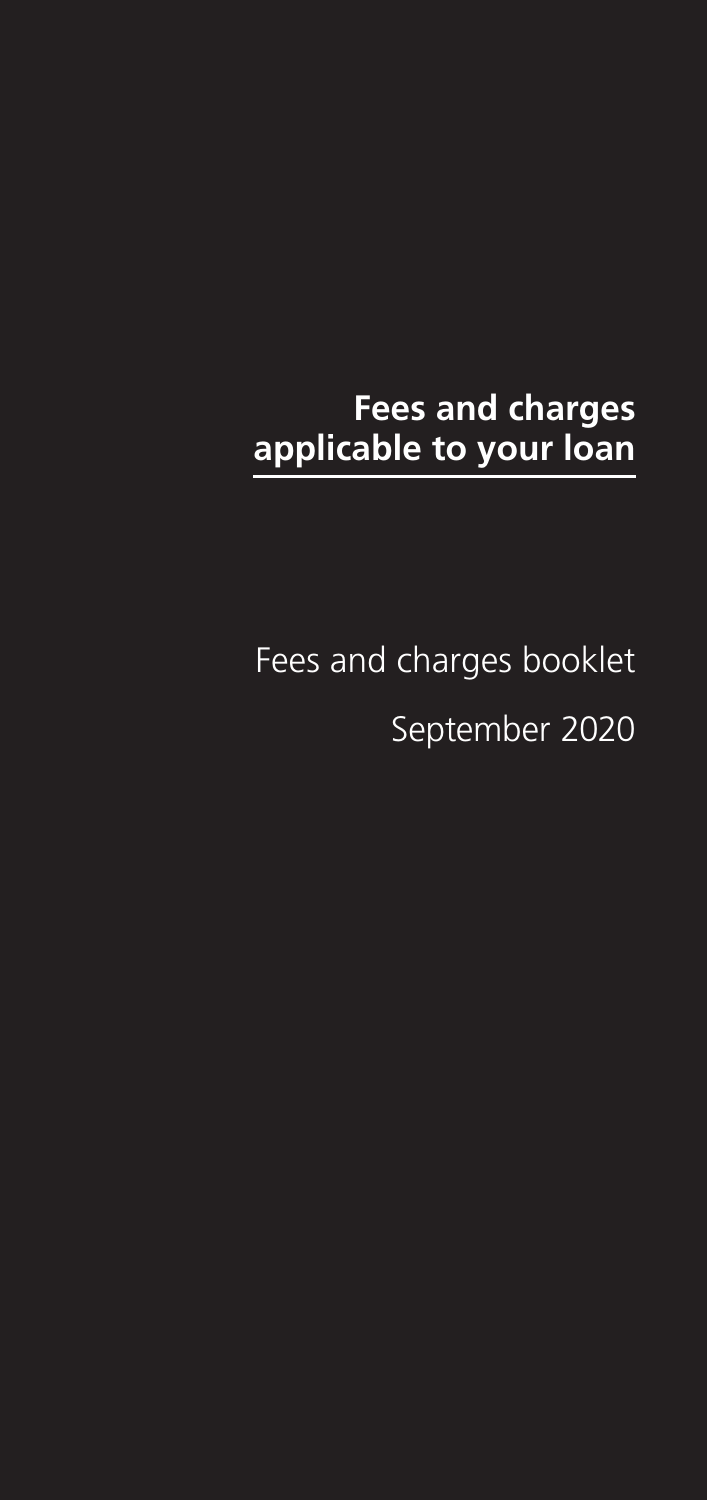# **Loan establishment**

#### **Fees and charges payable on entering into your loan.**

Details of any fees and charges payable for entering into your loan such as establishment fees, Lender's mortgage insurance premium, credit risk fee, legal costs and related disbursements (including stamp duty and registration fees) and other applicable fees may vary from Facility to Facility.

Details of any such fees will be provided by your Mortgage Manager, or the Lender's solicitors or settlement agent, prior to the commencement of your Facility. Fees and charges for entering into your loan are payable by you on or before the drawdown of your Facility.

# **Loan transacting**

#### **Fees and charges for the use of payment and access method conditions (incurred by and reimbursement to the Lender).**

Your loan facility provides you with the ability to process an unlimited number of transactions through a number of different transaction methods. The table below will help you understand the type of transactions that can be processed on your Facility. Fees and Charges for transactions are set out below.

| <b>Free Transactions</b>                                  | <b>Free Transactions</b>         |
|-----------------------------------------------------------|----------------------------------|
| <b>Internet</b>                                           |                                  |
| Phone                                                     |                                  |
| <b>Repayments from</b><br>nominated bank account          |                                  |
| Additional payments to and<br>from nominated bank account | Unlimited                        |
| <b>Direct Salary Credits</b>                              |                                  |
| <b>Other Income Credits</b>                               |                                  |
| <b>BPAY<sup>®</sup></b> Credits                           |                                  |
| <b>Direct Debits</b>                                      |                                  |
| <b>Cheque book transactions</b>                           |                                  |
| <b>Direct card transactions</b>                           | Unlimited within NAB ATM network |

# **Loan transacting – Direct card**

Direct card is a convenient and cost efficient way of transacting on your loan at ATMs and outlets which have EFTPOS functionality.

Transactions processed at ATMs within the NAB teller machine network will not incur charges. Fees may apply to transactions at ATMs operated by other ATM networks.

For more details on direct card or ATM Direct Charging, please contact your Mortgage Manager.

| ATM transaction processed outside NAB ATM network                                                                                                                                           |                               |  |
|---------------------------------------------------------------------------------------------------------------------------------------------------------------------------------------------|-------------------------------|--|
| <b>ATM Operator Fee - Withdrawal</b><br>Per ATM withdrawal transaction within Australia at a non<br>NAB automatic teller machine.                                                           | Set by ATM<br>operator        |  |
| <b>ATM Operator Fee - Balance Enquiry</b><br>Payable per Available Credit Balance<br>enquiry at any non NAB automatic teller machine<br>requested by use of a direct card within Australia. | <b>Set by ATM</b><br>operator |  |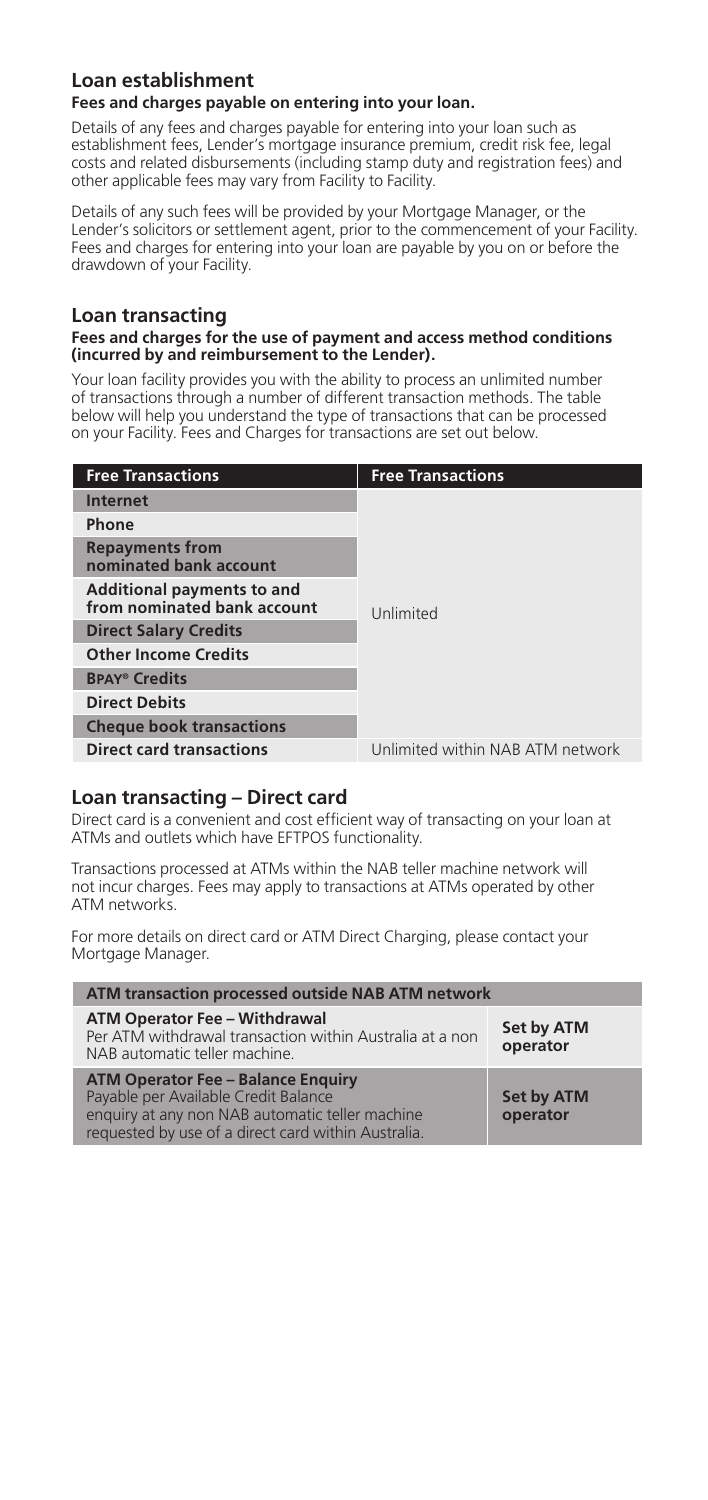| <b>Direct Card Transaction Services</b>                                                                       | Fee per service                    |
|---------------------------------------------------------------------------------------------------------------|------------------------------------|
| <b>Overseas Cash Withdrawal Fee</b><br>Per cash withdrawal that is made outside Australia.                    | \$4                                |
| <b>Foreign Currency Conversion Fee</b><br>Payable per transaction in a foreign currency<br>outside Australia. | 2% of the<br>transaction<br>amount |
| <b>Card Replacement Fee</b><br>Within Australia.                                                              | \$15                               |
| <b>Overseas Card Replacement Fee</b><br>Outside Australia.                                                    | \$52                               |

**In addition, Government taxes or levies may be payable in respect of transactions referred to in the Loan Transacting section.**

**Fees and charges set forth in this Loan transacting section may be debited to your Facility Account or your Nominated Account on the day they are incurred. Fees and charges debited to the Facility Account will be added to the outstanding balance of the account and will thereafter incur interest.**

#### **Loan servicing**

**The Lender may also charge you for costs payable where the Lender requests or requires, for example, advice or assistance from its solicitors or settlement agents to effect a restructuring of your loan, to consent to a dealing affecting the security property, or in the event of your default. Settlement agent fees may also be payable for loan variations. These costs will be payable by You.**

### **Loan discharge**

**Fees and charges payable during the course of your loan for services which you request.**

| <b>Lender's Administration Fee</b><br>Administrative costs payable per discharge of mortgage at<br>time of discharge. | \$295     |
|-----------------------------------------------------------------------------------------------------------------------|-----------|
| Lender's Early Payment Loss (Fixed Rate Loans only)                                                                   | As per    |
| May be payable at the time of repayment if you repay your                                                             | your loan |
| Facility in part or in full during any fixed interest rate period.                                                    | agreement |

#### **Fees payable on the repayment of your Facility for loans settled before 23 May 2011:**

| <b>Lender's Early Payment Loss</b>                                                                                                                                                  | As per                           |
|-------------------------------------------------------------------------------------------------------------------------------------------------------------------------------------|----------------------------------|
| Payable at the time of repayment if you repay your Facility in                                                                                                                      | your loan                        |
| full before the fifth anniversary of the date of first advance.                                                                                                                     | agreement                        |
| <b>Deferred LMI Fee</b><br>Payable when the Lender has paid the LMI on your behalf<br>and you repay your loan in full before the fifth anniversary<br>of the date of first advance. | As per<br>your loan<br>agreement |

**All fees and charges referred to in the Loan discharge section will be payable by you on or before the repayment of your Facility.**

**In addition, legal fees charged by the Lender's solicitor will be payable by you directly to the solicitor.**

# **Specific fees**

**Fees and charges that are related to specific account types.**

| <b>Fixed Rate Fee</b><br>Non-Refundable fee payable where the Lock Rate option<br>is requested to lock the interest rate. | \$395    |
|---------------------------------------------------------------------------------------------------------------------------|----------|
| <b>Loan Processing Fee</b><br>Payable to the lender for processing a new loan.                                            | \$395    |
| <b>Settlement Agent Fees</b><br>Payable to the settlement agent for costs associated<br>with settlement.                  | Variable |